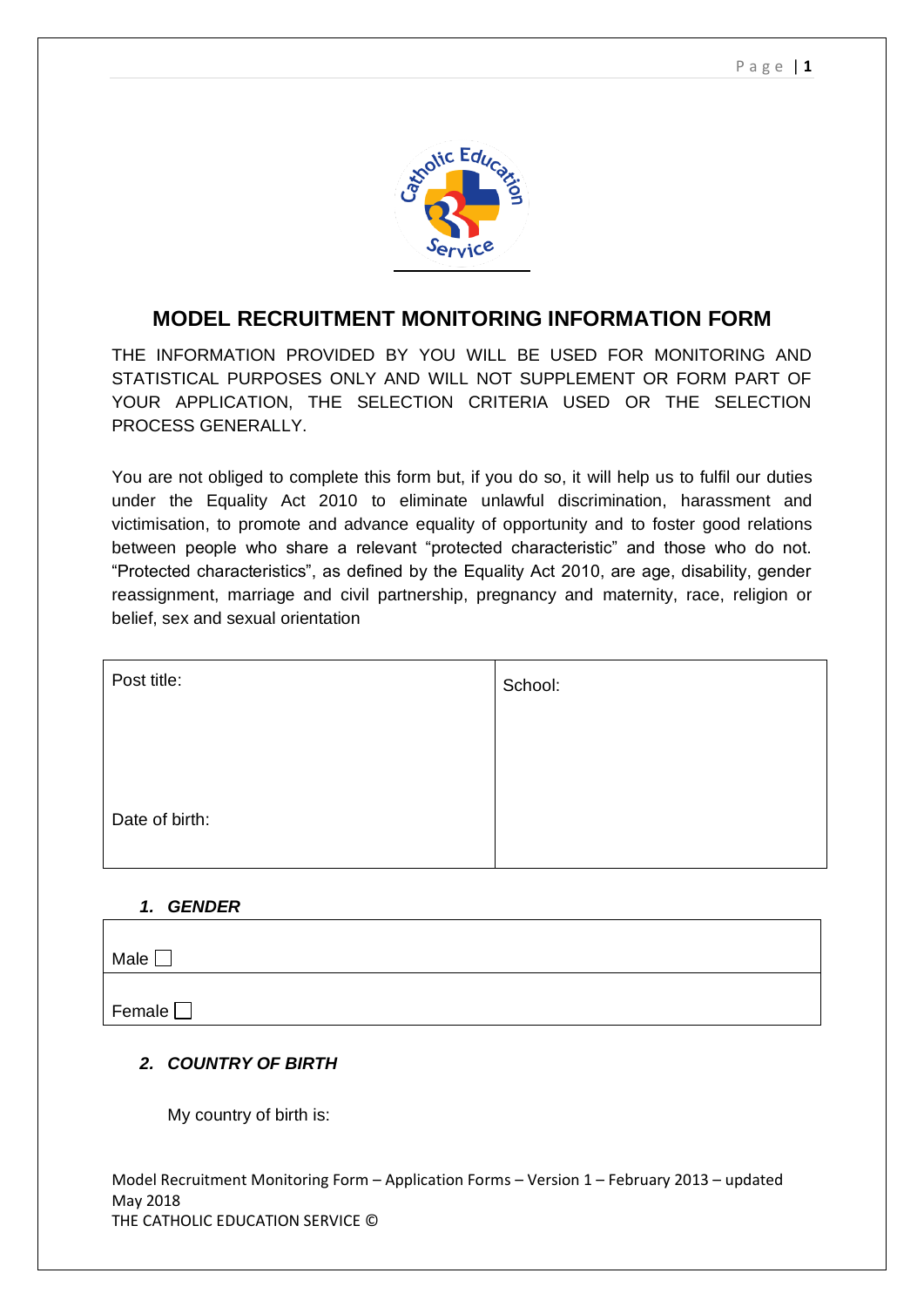### *3. ETHNIC ORIGIN*

I would describe my ethnic origin as:

| <b>White</b><br>1.                                                                 |  | 4.<br>Asian, Asian British, Asian English,<br><b>Asian Scottish or Asian Welsh</b>                     |  |
|------------------------------------------------------------------------------------|--|--------------------------------------------------------------------------------------------------------|--|
| <b>British</b>                                                                     |  | Bangladeshi                                                                                            |  |
| English                                                                            |  | Indian                                                                                                 |  |
| Scottish                                                                           |  | Pakistani                                                                                              |  |
| Welsh                                                                              |  | Any other Asian background<br>(please specify)                                                         |  |
| Irish                                                                              |  |                                                                                                        |  |
| Any other White background<br>(please specify)                                     |  |                                                                                                        |  |
| 2.<br>Black, Black British, Black English,<br><b>Black Scottish or Black Welsh</b> |  | 5.<br><b>Chinese, Chinese British, Chinese</b><br><b>English, Chinese Scottish or Chinese</b><br>Welsh |  |
| African                                                                            |  | Chinese                                                                                                |  |
| Caribbean                                                                          |  | Any other Chinese background                                                                           |  |
| Any other Black background<br>(please specify)                                     |  | (please specify)                                                                                       |  |
| <b>Mixed</b><br>3.                                                                 |  | Other ethnic group<br>6.                                                                               |  |
| White & Asian                                                                      |  | Other ethnic group<br>(please specify)                                                                 |  |
| White & Black African                                                              |  |                                                                                                        |  |
| White & Black Caribbean                                                            |  |                                                                                                        |  |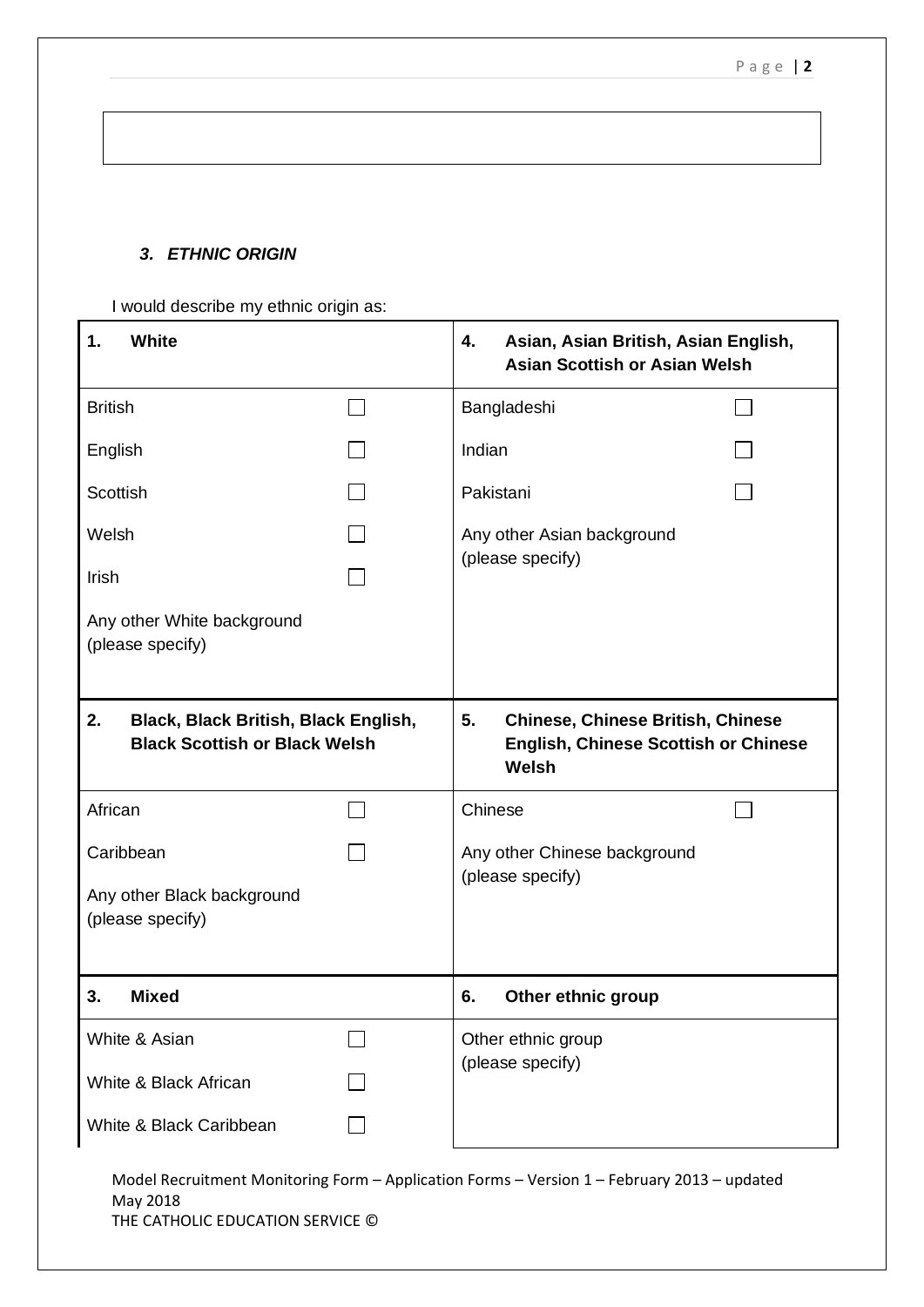Any other Mixed background (please specify)

### *4. RELIGION*

I would describe my religion as:

| None $\square$                   |
|----------------------------------|
| Catholic $\Box$                  |
| <b>Other Christian</b><br>$\Box$ |
| Buddhist $\square$               |
| Hindu<br>$\Box$                  |
| Jewish $\Box$                    |
| Muslim<br>$\Box$                 |
| Sikh $\Box$                      |
| Any other $\Box$                 |
|                                  |
|                                  |

### *5. DISABILITY*

The legal definition of disability is 'a physical or mental impairment which has a substantial and long term adverse effect on a person's ability to carry out normal day to day activities'. Some specific conditions deemed to be disabilities include HIV, cancer, multiple sclerosis and severe disfigurements.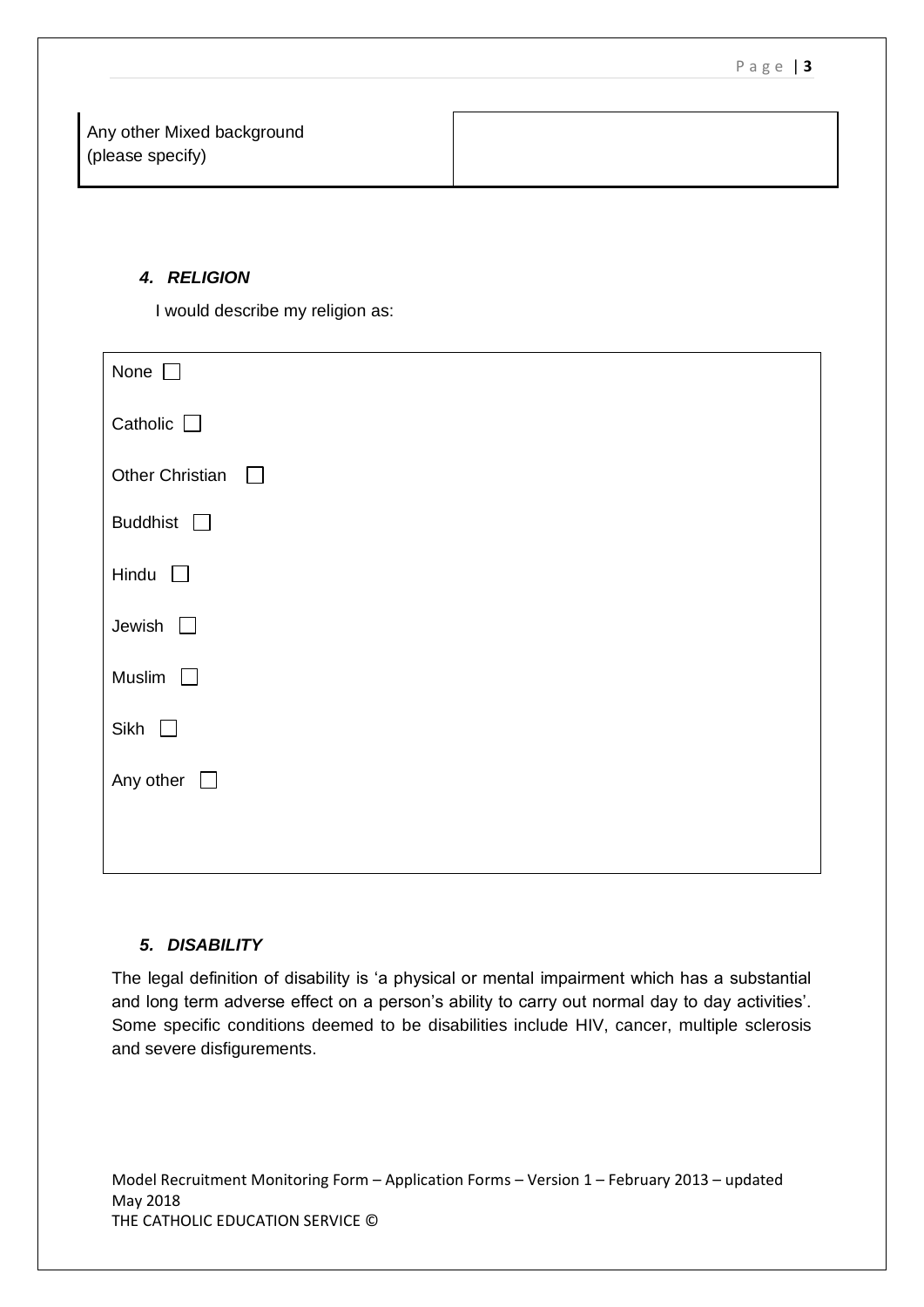Do you have a disability, long-term illness (mental or physical), on-going medical condition or treatment that we should be aware of?

Yes:  $\Box$  No:  $\Box$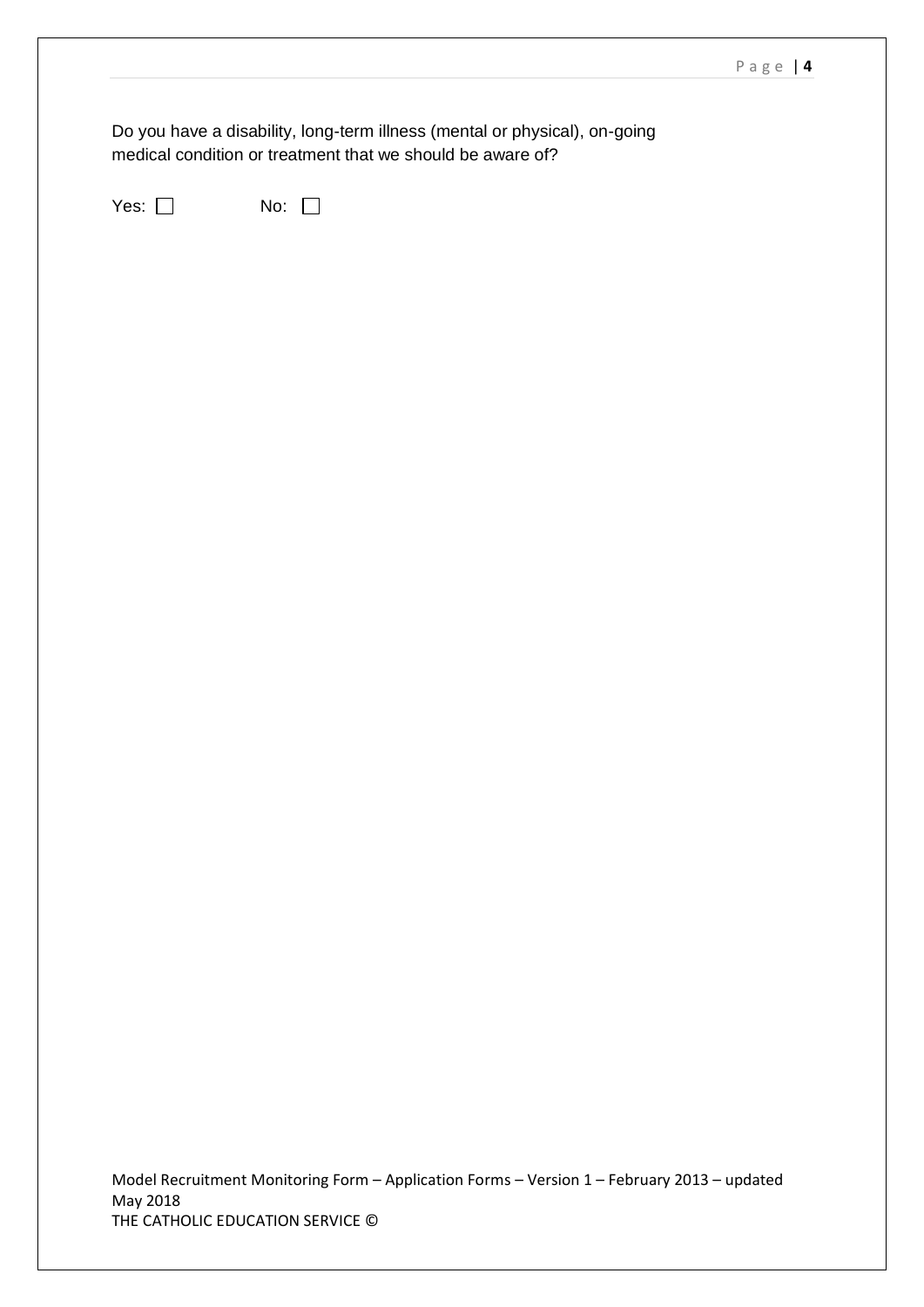## *6. Data Protection And Privacy*

- 1. In compliance with the legal requirements for processing personal data, we wish to ensure that you are aware of the purposes for which we have requested your personal information and how it will be processed. The relevant legislation with which we are required to comply are:
	- a. The General Data Protection Regulation (GDPR)
	- b. The Data Protection Act 2018 (when it becomes effective).
- 2. The information that you provide on this form is voluntary and there is no legal requirement to provide the same. However as stated above, if you are able to provide this information, it will enable us **St. John's Catholic Primary School** (the Data Controller) to fulfil our duties under the Equality Act 2010, namely for statistical and equal opportunity monitoring purposes.
- 3. As part of our duties under the Equality Act 2010 we will share the information you provide with Our Local Authority, Suppliers and service providers, such as HR and recruitment support as part of meeting our legal obligations to share certain information with them, such as shortlists of candidates and to enable them to provide the service we have contacted them for, such as HRand recruitment suport.
- 4. In addition and as a Catholic Education provider and we work closely with Diocese of Shrewsbury, with whom we will share the information you provide on this form. The reason/purpose for this is to enable part of its role in supporting its schools and exercising the Bishop's and Trustees responsibilities (including oversight of its provision).
- 5. The Data Protection Officer for the **St. John's Catholic Primary School is Mr** Brendan Forrde and they can be contacted by emailing admin@sirc.co.uk. Further details can be found on our website at www.sjrc.co.uk
- 6. We will not share your personal data with any other third party than those you consent to, unless required to do so pursuant to a legal requirement.
- 7. We shall retain the information you have provided on this form, for a period of 6 months to enable the equal opportunity monitoring to take place.
- 8. To read about your individual rights and/or to complain about how we have collected and processed the information you have provided on this form, you can make a complaint to our organisation by **emailing Mrs S Boden at** admin@sjrc.co.uk. If you are unhappy with how your complaint has been handled